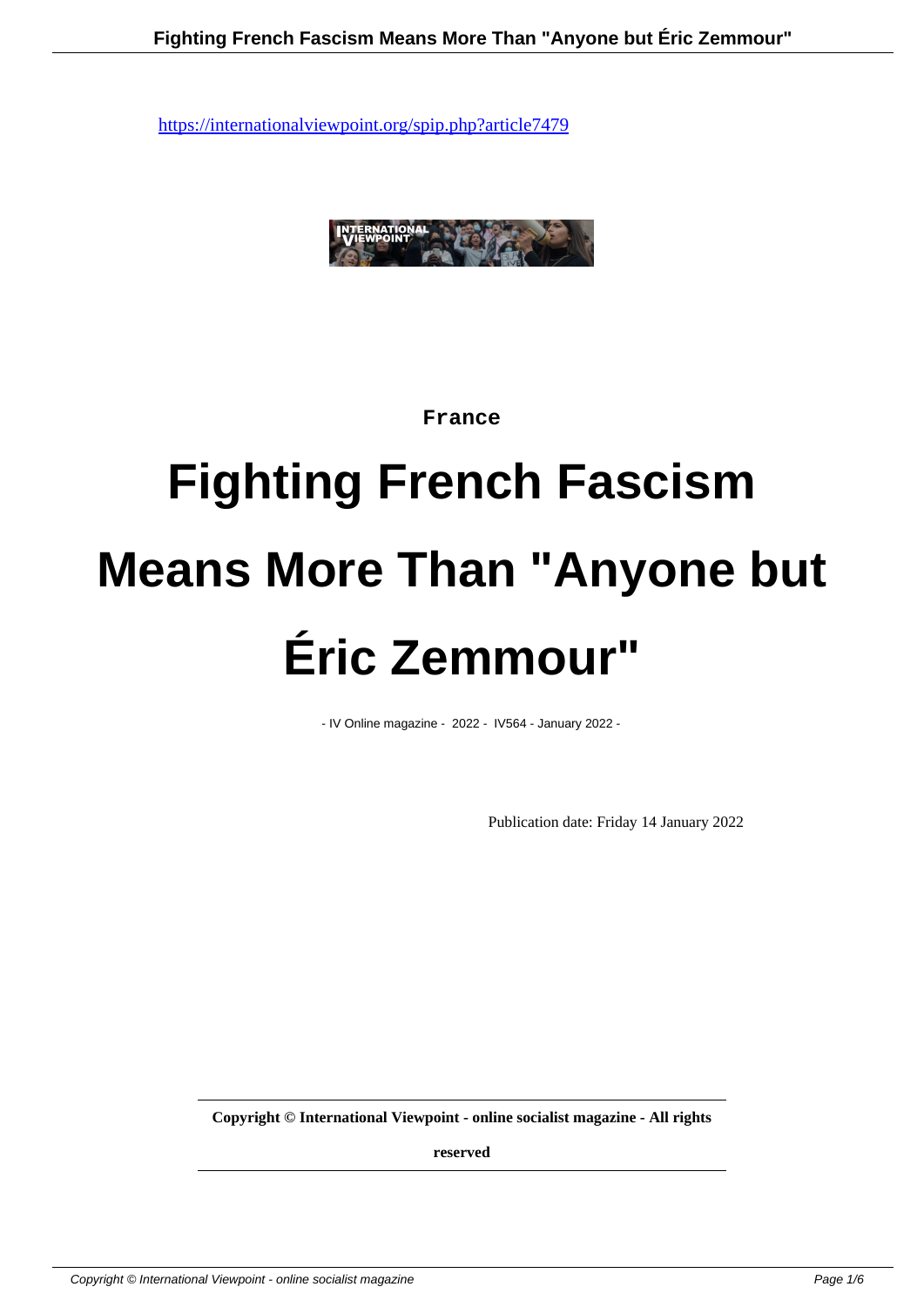**On Tuesday 30 November, Éric Zemmour launched his bid for the French presidency with a video that leaves no doubt as to the project he has in mind. [**1] The decision to stage his announcement in the style of Charles de Gaulle could only poorly conceal the reality that his remarks had more to do with Vichy leader Philippe Pétain. But from an anti-fascist perspective, another decisive factor that needs assessing is how, over these last three months, the mass media have propelled Zemmour to the forefront of the French political [s](#nb1)cene.

We should begin by noting that, according to polls at least, this period has seen an increase in the potential voter base for the far right. It has risen from about 30 percent before the summer (combining the voting intentions for Marine Le Pen and "national-conservative" Nicolas Dupont-Aignan) to 36-37 percent according to more recent polls (i.e., also including Zemmour) a score to which we should also add potential support for Florian Philippot and François Asselineau. It is thus hardly impossible depending on how the balance of power shifts that by April's first-round contest, the various forces of the far right could together rally 40 percent support. [2]

We should take this electoral shift, and the wider political situation in France, very seriously. The far right as represented by Le Pen, Dupont-Aignan, and Asselineau took a total of 27 percent in the first [ro](#nb2)und of the 2017 presidential election already an historic high. And we can also get a measure of what the famous "barrage" against Le Pen, as represented by Emmanuel Macron, really amounted to. Under Macron's rule, familiar neoliberal and authoritarian policies produced familiar effects, with fascist and fascist-adjacent organizations and ideas continuing to make headway both electorally and ideologically. The most violent groups have multiplied attacks on left-wing, feminist, and anti-racist activists in recent months.

Mainstreamed Extreme, Zemmourized Mainstream

We also see this far-right advance when we look at the current most likely scenario for the second-round contest: another runoff between Emmanuel Macron and Marine Le Pen. She has today widened her lead over her competitors (including Zemmour, but also the conservative Les Républicains, which has yet to pick a candidate). Over summer, Le Pen was rated 40 percent in polls for the second round (already significantly above her 2017 score, 34 percent, and far above her father's 18 percent in 2002). She is now [December 2021] running at 45 percent, approaching the highest levels she reached in the months after the terrible murder of schoolteacher Samuel Paty [3] in the context of an all-out reactionary offensive that saw the passing of Macron's global security law, legislation against "Islamic separatism," and government attacks on "Islamo-leftism." [4]

It is possible that Le Pen is currently benefiting from the ideological effects of this offensive (in which Macron's administration has played a crucial role) and by the hypermediatization of [Ze](#nb4)mmour over the last three months. But it can also be assumed that she is benefiting from a perceived softening of her image by her far-right rival's harsh talk of "national suicide." This shift is illustrated by a poll conducted by Odoxa in mid-November and the comparison between this data and a similar survey conducted in 2014. [5] Zemmour is today much more widely seen as "far right" (+24 points), "racist" (+23 points), "dangerous" (+23 points), "misogynistic" (+15 points), and "aggressive" (+9 points), while Le Pen is less perceived as "aggressive" and "racist" than seven years ago.

Another important factor is how far Zemmour's media and polling breakthrough has accelerated the classic bourgeois right's turn toward more extreme positions. The primaries for Les Républicains have played out almost entirely on the Zemmourian terrain of a "threatened," "submerged" France on the verge of "annihilation" because of excessive immigration, endemic criminality, etc.  $[6]$  It is not simply or mainly that one of the candidates  $\overline{E}$  ric Ciotti sought to mimic Zemmour's positions in every way, including by taking up the racist conspiracy theory of the "great replacement." [7] It is that all the candidates were harmonized to a Zemmourist playbook, including even Michel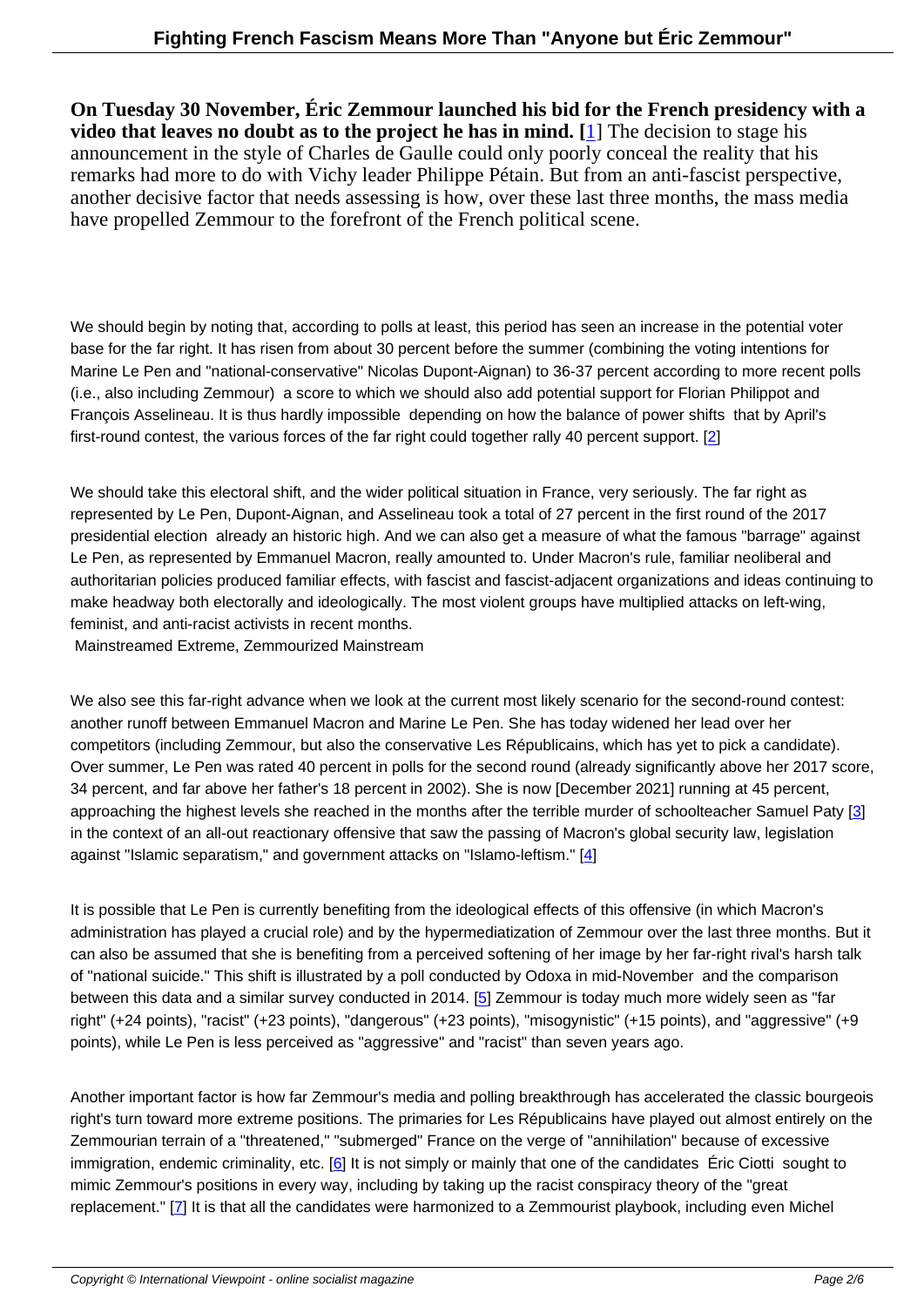Barnier, who may initially have seemed the most centrist.

In this sense, Stathis Kouvelakis was certainly right to assert that Zemmour has already won through the dissemination of his ideas across much of the political field (even if his candidacy itself turns out a failure). [8] And it is not that the pro-Macron right is going to belie this argument having, in its four years in power, drawn deeply from the obsessions, language, and proposals of the far right.

### **"Anyone but Zemmour": A Dead End**

We can see that "anyone but Zemmour" would be a dead-end strategy for at least two reasons.

The first is that such a strategy minimizes the danger that Le Pen's Rassemblement National (RN, formerly Front National) continues to represent, and conceals the fact that its political project is no less oppressive than Zemmour's. [9] Le Pen's repeated calls for Zemmour to join her campaign demonstrate that she is in no way in disagreement with him on substance, only with his strategy. Her supporters insist, rightly, that everything he stands for has already been promoted by the Front National or RN over recent decades. That approach underestimates the strength of the RN's electoral rootedness. If Marine Le Pen currently seems able to withstand the crash test of a far-right competitor [su](#nb9)pported by one of France's main media empires, it is because Zemmour has never significantly eaten into the popular part of her electorate (blue- and white-collar workers), among whom polling support for Le Pen is both stable and far superior to all other candidates. [10]

The second reason is that the focus on the fascist Zemmour tends to conceal not only the radicalization of the forces of the bourgeois right (Macron's support[ers](#nb10) and Les Républicains), of which the Le Figaro journalist is himself a pure product, but also the processes of fascization that have been set in motion by the Islamophobic, anti-migration and ultra-securitarian policies, carried out over the last twenty years in particular. We might think especially, in the most recent period, of the twin liberticidal laws (the global security and separatism bills), which could only be imposed so easily (if not without opposition) in the context of a shameless and forced instrumentalization of terror attacks. This has been aimed at dissolving Muslim and anti-racist organizations fighting Islamophobia (in the name of the fight against "separatism") and delegitimizing the Left (because of its alleged complicity therein, labelled with an expression "Islamo-leftism" directly borrowed from the far right).

## **Anti-Fascism and Fighting Islamophobia**

Any anti-fascist strategy must confront multiple fascist forces. That means fighting the fascists who occupy the electoral and institutional terrain and those who seek to dominate the streets. The fascization processes in the form of institutional and ideological transformations provide a fertile ground for the progress of the far right (of its organizations and ideas).

In the present French context, it seems quite obvious that Islamophobia is the foremost vector of this fascization process through

 the institutionalization of discrimination (in the name of the threat that Islam supposedly constitutes to the Republic and to France);

 the banalization of arbitrary procedures targeting Muslims in particular (from administrative raids on people's homes to the banning, without serious grounds, of organizations fighting against Islamophobia);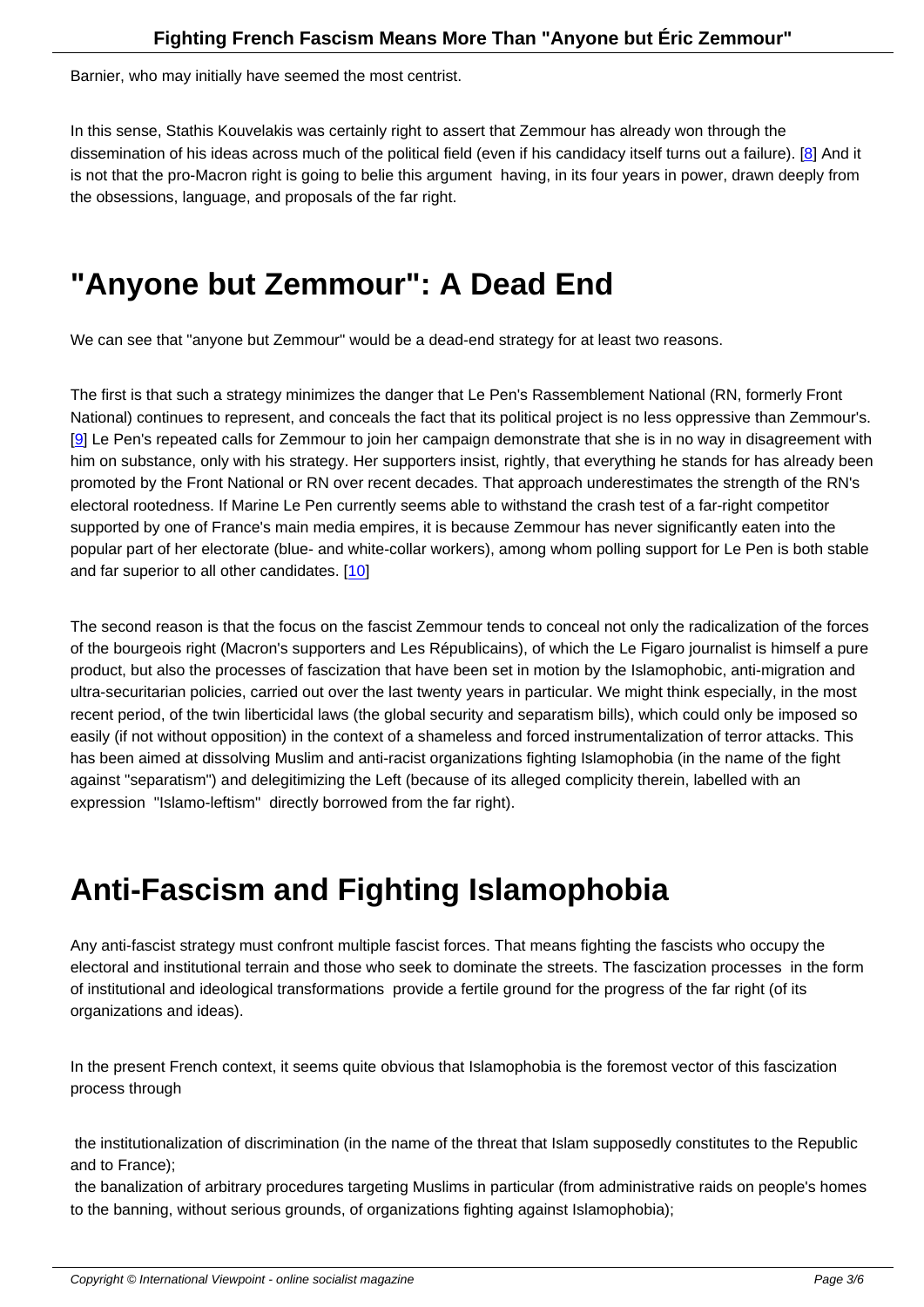the dehumanization of people from the Global South who seek to reach Europe (on the grounds that they are Muslims and therefore potentially dangerous); and

 the rise of a conspiratorial variant of Islamophobia that gives preemptive legitimization to the ethnic cleansing policies promoted explicitly by Zemmour (for what, other than this, is the plan of those who seriously imagine that France is occupied, dominated, colonized, etc. by Muslims?).

All this means that the struggle against Islamophobia is central to anti-fascism in France and, without doubt, in the whole of Western Europe. The conditions for this fight have become particularly difficult in France since it is now not only stigmatized by the media but also widely criminalized. The way in which the Council of State recently rubber-stamped the banning of the Collective Against Islamophobia in France (CCIF) is, from this point of view, a warning for all the collectives or associations that fight against oppression. As one statement protesting the ban put it:

By a curious twist, the dissolution of the CCIF is thus approved on the grounds that by fighting legally against anti-Muslim discrimination and hatred, it has made itself guilty of discrimination and hatred. . . . Indeed, for the Council of State, "to criticize without nuance" public policies or laws that one considers discriminatory is to push the victims of the alleged discrimination down the slope of radicalization and to invite them to ignore the laws of the Republic.

We Need Something Else

The rise of neo-fascism derives from a prolonged crisis of hegemony that is, from the French ruling class's weakened capacity to obtain the consent of the majority of the population to its (neoliberal) policies and from the disintegration of the relationship between representatives and represented (as seen through the weakening of the parties, the rise of abstention, etc.). But it also springs at least as much from the crisis of an alternative to neoliberal capitalism that is, from a crisis of the Left (if by this we mean the forces that have not given up challenging capitalism in one way or another).

In its combination with the decline of social democracy and the communist parties, the crisis of hegemony could have constituted (or still could constitute) a favorable terrain for the rebirth of forces promoting such an alternative. Indeed, we have seen this rebirth take place in the form of electoral successes achieved by organizations such as Syriza, Podemos, and La France Insoumise, and by figures such as Bernie Sanders and, especially, Jeremy Corbyn, who have come to challenge the hegemony of the "left" neoliberal currents within the Democratic Party and the Labour Party, respectively. But these successes were ephemeral and did not crystallize, for various reasons, into organizations capable of recreating organic, enduring links with the working class.

In the French case, social movements are vigorous (if we compare them with Britain and Germany, to stay within Western Europe), as is critical thought. But the political left has failed over the last twenty years to give rise to an emancipatory project capable of competing for hegemony with the pair constituted by the neoliberal extreme center and the neofascist far right. The effect was that the Left, excluding the Parti Socialiste (PS) whose policy in office from 2012 to 2017 was wholly on the Right's terrain gathered only 21.3 percent in the first round of the presidential election (and only 27.7 percent even including the PS candidate Benoît Hamon). However, it could be at an even lower level in 2022.

In all opinion polls, it is among the working class blue-collar and white-collar combined, who represent about 50 percent of the active population that the Left polls at its lowest levels. One may take refuge in the comforting thought that this will itself suppress electoral illusions, free up working-class militancy, and clear a path toward insurrection. But this isn't really what we see historically: most of the great moments of mass social conflict, where the question of revolutionary rupture was concretely posed, were also moments when the political left managed to gather the votes of a large part of the working classes and built vast activist organizations capable of reworking the common sense of the working class from within.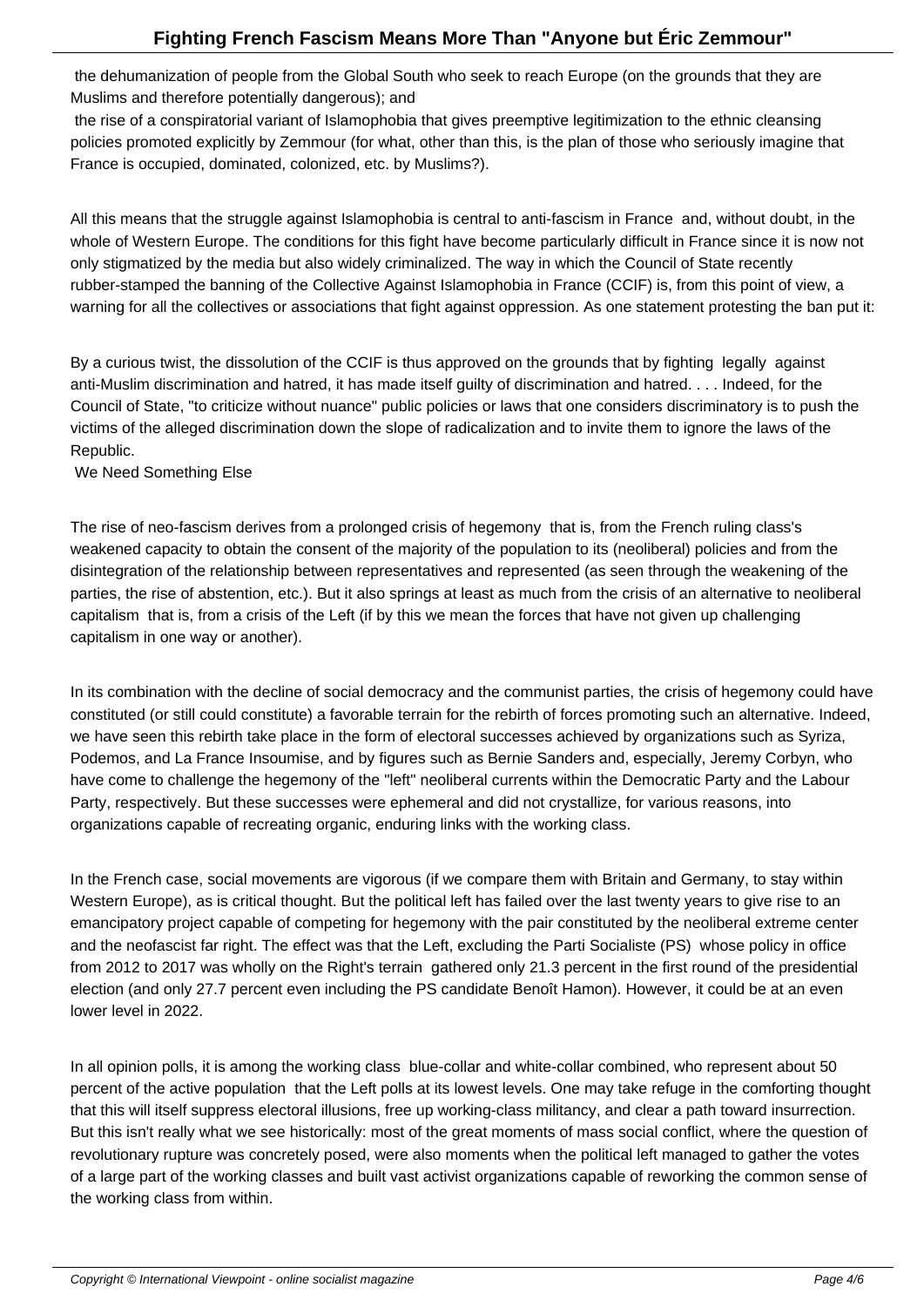It is this counter-hegemonic capacity this organic link with the working class that has been lost. The chimera of a "union of the Left" or of a "people's primary," hoping to line up all the existing organizations behind a single candidate and thereby add together their (small) scores, will not provide a way out of this morass. The problems run much deeper and will need confronting in the difficult period ahead of us. Unity is necessary politically (including electorally), but it must be sealed on the basis of a project of rupture not on a vague platform alongside forces or figures that contributed to the disaster of François Hollande's presidency and that wish to more or less renew the same neoliberal policies. [11]

It is indeed necessary to build broad mobilizations against Zemmour and his project, including this Sunday in Paris (just as the people of Mar[seil](#nb11)le did last week). But such a mobilization should not focus too much on this sinister individual at the expense of leaving the field open to Le Pen and the RN, or indeed underestimating the necessary fight against everything that has allowed Zemmour's rise. This also means fighting the banalization (and radicalization) of Islamophobia at the highest levels of the state, as in mass media, and in resisting the state authoritarianism daily expressed in the fate imposed on migrants and the securitarian surveillance of working-class and immigrant neighborhoods.

Finally, if we want to achieve lasting victories against fascism and its rise, we cannot be satisfied with one-off mobilizations or with pushing back Zemmour's candidacy. We cannot escape the need to rebuild a mass organization capable of carrying forth a political alternative to racial and patriarchal capitalism, in popular mobilization as at election time.

4 December 2021

#### PS:

If you like this article or have found it useful, please consider donating towards the work of International Viewpoint. Simply follow this link: Donate then enter an amount of your choice. One-off donations are very welcome. But regular donations by standing order are also vital to our continuing functioning. See the last paragraph of this article for our bank account details and take out a standing order. Thanks. If you like this article or have found it useful, please consider donating towards the work of International Viewpoint. Simply follow this link: Donate then enter an amount of your choice. One-off donations are very welcome. But regular donations by standing order are also vital to our continuing functioning. See the [last](https://www.paypal.me/IViewpoint) paragraph of this article for our bank a[ccount det](http://www.internationalviewpoint.org/spip.php?article5368)ails and take out a standing order. Thanks.

[1] Stathis Ko[uvelakis, 2](http://www.internationalviewpoint.org/spip.php?article5368)6 October 2021 "The Zemmour moment".

[2] An opinion poll published on 7 January by Les Echos gave Marine Le Pen 18%, Zemmour 13% and Nicolas Dupont-Aignan 2%. Valérie [Pe](#nh1)cresse, victor of the primaries of the tr[aditional right, is credite](https://internationalviewpoint.org/spip.php?article7367)d with 18% and Emmanuel Macron 25%. In a second tound against Le Pen, Macron would win 57%-43%, against Pecxresse with a narrower margin 52%-48%. IVP

[[3](#nh2)] France 24, 15 October 2021 "The violenc[e shook me](https://www.lesechos.fr/elections/sondages/sondage-quotidien-presidentielle-2022-lanalyse-de-la-semaine-1377609) profoundly': Teachers, students remember Samuel Paty's murder".

[4] Jacobin, 25 November 2020 "Emmanuel Macron Is Creating a Liberalism Without Civil Liberties", Jacobin, 20 February 2021 "Emmanuel [M](#nh3)acron's Government Is Mounti[ng a Witch Hunt Against "Islamo-Leftism" in France](https://www.france24.com/en/france/20211015-the-violence-shook-me-profoundly-teachers-students-remember-samuel-paty-s-murder)'[s Universities".](https://www.france24.com/en/france/20211015-the-violence-shook-me-profoundly-teachers-students-remember-samuel-paty-s-murder)

[[5](#nh4)] Odoxa, 23 Novembver 2021 ["Face à Marine le Pen, Éric Zemmour ne fait pas le poids".](https://www.jacobinmag.com/2020/11/emmanuel-macron-liberalism-without-civil-liberties)

[6] The Local, 2 December 2021 "French conservatives pick shortlisted candidates".

[7] New Statesman, 17 June 2021 "How French conservatives are turning toward Marine Le Pen", Jacobin, 4 September 2019 "No, There Isn't a